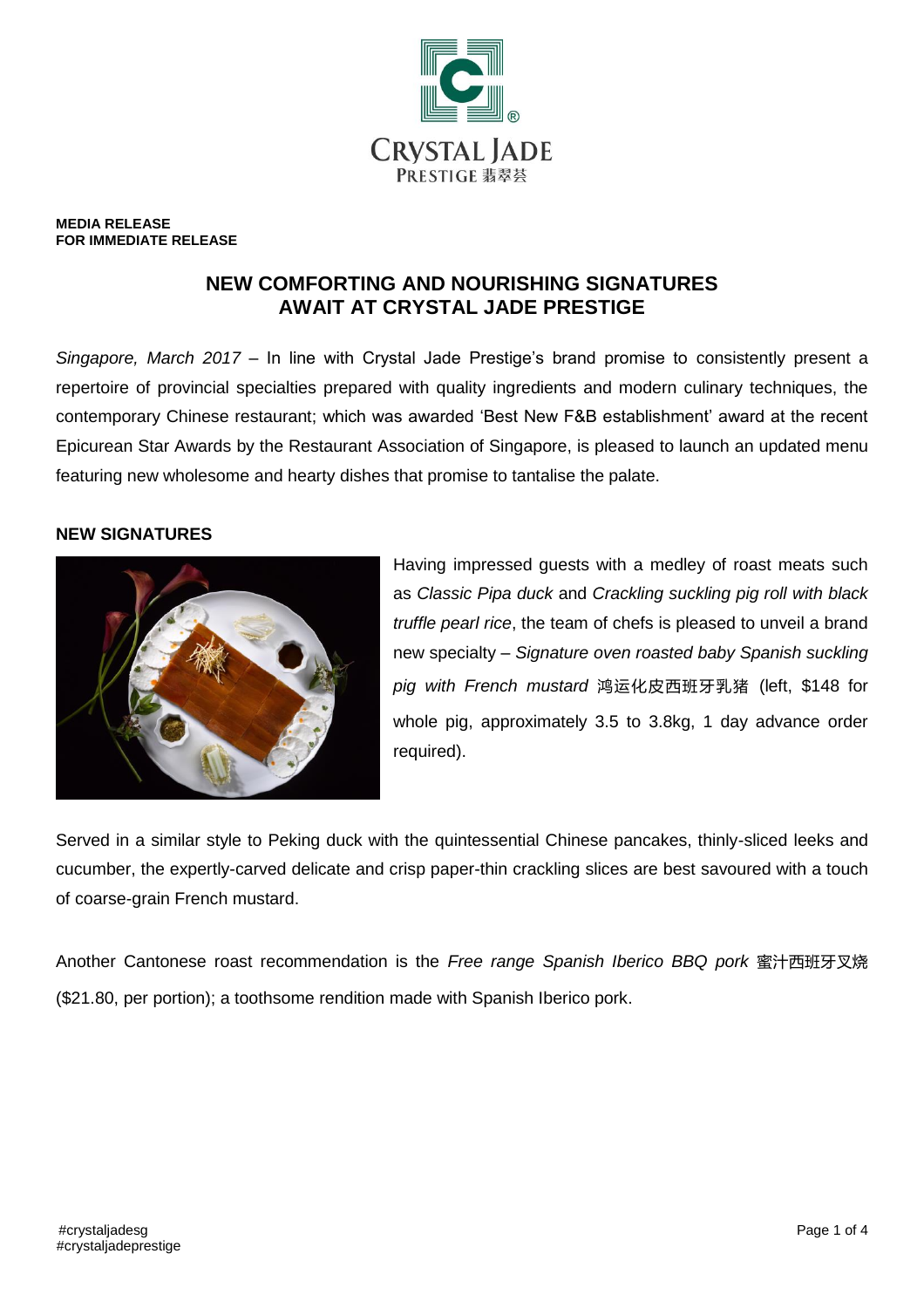

*Double-boiled beancurd soup with fresh mushrooms, Free-range chicken stew with rice wine and ginger, Chilled black fungus strips in rice paper rolls with century egg and ginger*

Other highlights include a refreshing *Chilled black fungus strips in rice paper rolls with century egg and ginger* 皮蛋紫姜木耳(\$10.80 per portion); an appetizer that will pique the palate for the luscious *Fish maw stuffed with chicken thick soup with bamboo pith served in hot stone bowl* 石锅浓汤瑶柱醸鱼鳔(\$28 per person), or a lighter *Double-boiled beancurd soup with fresh mushrooms* 鲜菌炖水中花(\$12 per person); a fragrant broth brimming with the goodness of quality stock infused with cordycep flowers and paired with a blossom fashioned out of silken tofu. A healthful piping pot of *Free-range chicken stew with rice wine and ginger* 黄酒山芭鸡 (\$32 for half or \$60 for whole chicken) entices with tender chicken pieces, black fungus mushroom strips and Chinese celery steeped in fragrant Chinese yellow wine.

A show-stopping dish that is ideal for sharing among fellow diners, *Poached whole garoupa with chrysanthemum and ginger in superior rice wine broth in claypot* 姜米酒菊花高汤浸 原条斑鱼 (\$118 per portion, about 800g, recommended for 3- 4 persons) is prepared table-side; bundles of garoupa fish are placed in piping-hot soup to cook just for an instance to imbibe the delicate fish with the flavours of the broth and to retain its innate sweetness.





The fiery flavours of the quintessential Sichuan dish of 'mapo tofu' has inspired *Braised spicy ma po ee-fu noodle with minced meat & beancurd* 麻婆豆腐焖伊面 (from \$22 small); silky strands of al dente noodles cloaked in a luscious spicy meat sauce.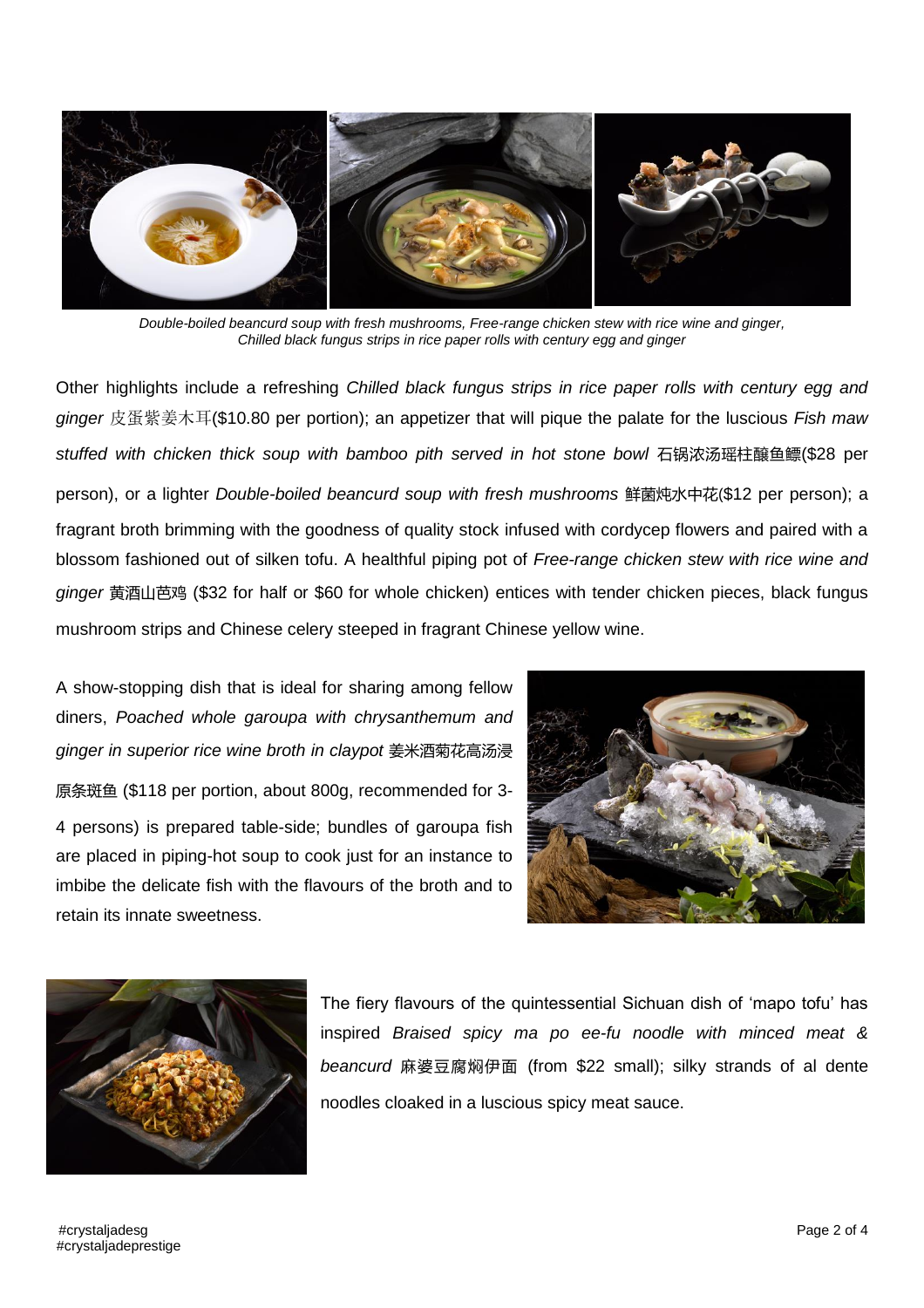Crystal Jade Prestige's *Trio dessert on ice* 冰镇甜品三重奏 (\$14.80 per portion) has been refreshed and now includes *Coconut jelly with fresh milk* 椰香鲜奶冻, *Chilled avocado cream topped with coffee ice cream* 牛油 果咖啡雪糕, and a refreshing *Lemongrass jelly and sour plum in lime* 酸酐野梅香茅冻.

## **NEW DIM SUM DELIGHTS**

Besides a well-established menu of well-loved dim sum classics; including the popular *Prestige Signature dim sum platter* 翡翠荟精选点心四拼, three news items have been introduced.



*Baked seafood and cheese pastry, Steamed shrimp and spinach dumpling, Thai prawn salad wrapped in crystal skin*

Inspired by the piquant flavours of Thai cuisine, *Thai prawn salad wrapped in crystal skin* 泰味鲜虾拉皮卷 presents dainty parcels of translucent rice paper enveloping an appetising melange of julienned cucumber, green mango and ginger flower with fresh prawns that will definitely whet the appetite.

Plump *Steamed shrimp and spinach dumplings* 菠菜鲜虾饺 is a great tasty alternative to the traditional *'har kow'* or shrimp dumpling, while *Baked seafood and cheese pastry* 芝士焗海鲜盖 offers a creamy mix of scallop and prawns in a crisp Chinese-style puff pastry.

### **ONGOING PROMOTIONS**

1) \$118 Signature Oven Roasted Spanish Baby Suckling Pig (U.P. \$148) Terms & conditions:

- Valid from 13 Feb to 30 April 2017
- Valid for daily dinner and dine-in only, while stocks last
- Earning of JPoints is not allowed
- Prices are subject to service charge & prevailing GST
- Not valid with other discounts, promotions, vouchers or loyalty programs unless stated otherwise
- The management reserves the right to substitute items of equal value without prior notice
- s

2) Weekends Lunch Special: Enjoy 25% off appetisers and dim sum items Terms & conditions:

- Valid for weekends and on Public Holidays, for lunch only, from 14 Jan to 30 April 2017
- Discount is applicable on all appetisers and dim sum items only, excluding service charge & prevailing GST.
- Valid for Jadeite members, DBS/POSB or Standard Chartered Bank Credit / Debit Cardmembers
- Earning of JPoints is not allowed
- Not valid with other discounts, promotions, vouchers or loyalty programmes unless stated otherwise
- For dine-in only and while stocks last
- The management reserves the right to substitute items of equal value without prior notice